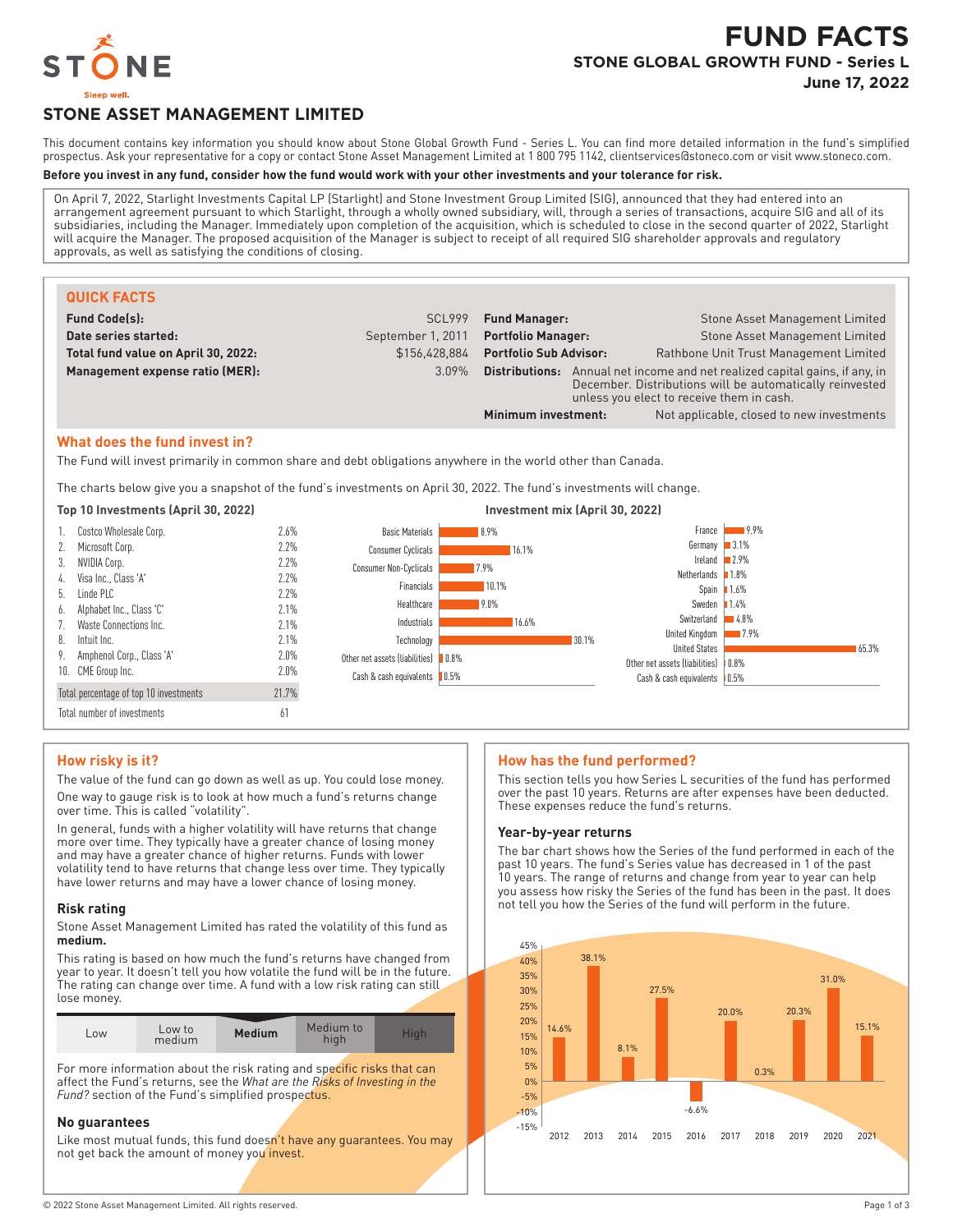

#### **Best and worst 3-month returns**

This table shows the best and worst returns for Series L securities of the fund in a 3-month period over the past 10 years. The best and worst 3-month returns could be higher or lower in the future. Consider how much of a loss you could afford to take in a short period of time.

|                    | Return    | 3 months ending | If you invested \$1,000 at the beginning of the period |
|--------------------|-----------|-----------------|--------------------------------------------------------|
| <b>Best return</b> | 20.33%    | June 30, 2020   | Your investment would rise to \$1.203.30.              |
| Worst return       | $-15.91%$ | March 31, 2022  | Your investment would drop to \$840.90.                |

#### **Average return**

The annual compound return of the Series of the fund was approximately 11.9% over the past 10 years. If you had invested \$1,000 in the Series of the fund 10 years ago, your investment would now be worth \$3,069.17.

#### **Who is this fund for?**

#### **This fund is suitable for investors:**

- Seeking capital growth and exposure to global securities
- With a mid-term to long-term investment horizon with a medium risk tolerance

This fund may not be suitable for investors with a short-term investment horizon.

#### **A word about tax**

In general, you'll have to pay income tax on any money you make on a fund. How much you pay depends on the tax laws where you live and whether or not you hold the fund in a registered plan such as a Registered Retirement Savings Plan or a Tax-Free Savings Account. Keep in mind that if you hold your fund in a non-registered account, fund

distributions are included in your taxable income, whether you get them in cash or have them reinvested.

#### **How much does it cost?**

The following tables show the fees and expenses you could pay to buy, own and sell Series L securities of the fund.

The fees and expenses – including any commissions – can vary among series of a fund and among funds. Higher commissions can influence representatives to recommend one investment over another. Ask about other funds and investments that may be suitable for you at a lower cost.

#### **1. Sales charges**

Series L is the low load sales charge option.

| <b>Sales charge option</b> | What you pay                                                                                     |                 |                                                                                                 | <b>How it works</b>                                                                                                                                                                                                                                                                                                                                                                                      |
|----------------------------|--------------------------------------------------------------------------------------------------|-----------------|-------------------------------------------------------------------------------------------------|----------------------------------------------------------------------------------------------------------------------------------------------------------------------------------------------------------------------------------------------------------------------------------------------------------------------------------------------------------------------------------------------------------|
|                            | in percent $(\%)$                                                                                |                 | in dollars (\$)                                                                                 |                                                                                                                                                                                                                                                                                                                                                                                                          |
| Low load sales<br>charge   | If you sell within:<br>year of buying:<br>2 years of buying:<br>3 years of buying:<br>Thereafter | $3.00\%$<br>Nil | \$0 to \$40 when you<br>4.00%   sell securities with<br>an original cost of<br>$2.00\%$ \$1,000 | When you buy the fund, Stone pays your representative's firm a commission of<br>$3\%$ .<br>• When you sell your investment, you may be charged a redemption fee.<br>The amount you pay is based on what you paid for the securities and the date<br>you purchased the securities.<br>• You can switch to Series L securities of other Stone funds at any time without<br>paying a deferred sales charge. |